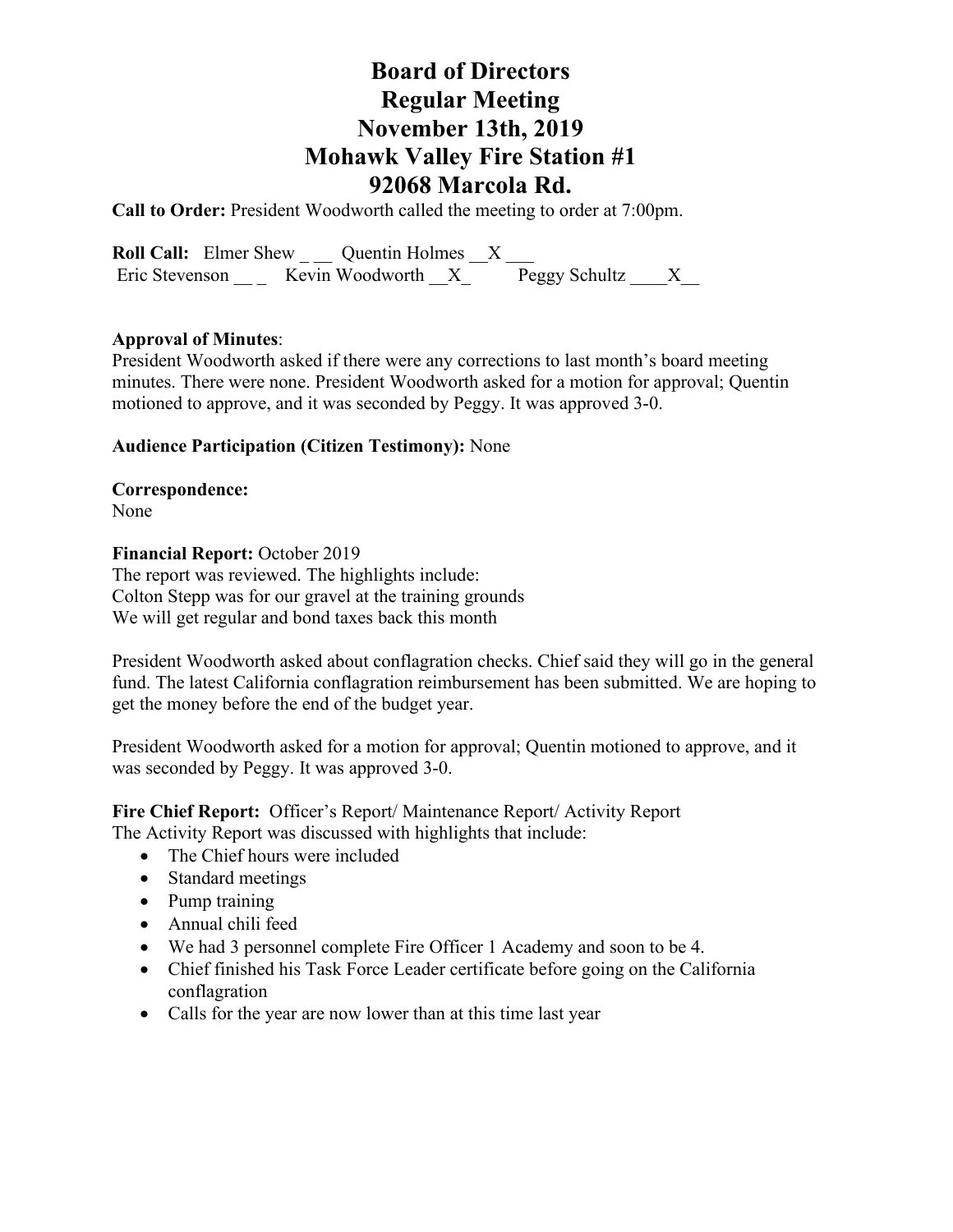# **Board of Directors Regular Meeting November 13th, 2019 Mohawk Valley Fire Station #1 92068 Marcola Rd.**

### **Maintenance Report**

The Maintenance Report was discussed with highlights that include:

- Replace fluorescent bulbs at stations 2,3, 4, and 5
- Annual flow testing
- Annual Service on breathing air compressor.
- Radios are now in service
- Dodge pick up is becoming a money pit. It has been on the road less now which means less repairs. It is currently only being used for Code 1. We are going to budget for a replacement.

### **Old Business**:

### 1. Station 2

We now own the property! We are going to get a picture with a sign by the property and do an article in the town's paper.

## 2. Project Update

Chris Barnes and Chief will leave soon to do a final inspection on the engine in South Dakota. Once it is on the road, it goes to Spokane for another inspection and then will be delivered here and training will start. We are not liable for the engine until it is here and we take possession of it.

#### 3. Survey

The results are in. It has been tabled until all the board members can be here. All agreed to table this.

## 4. Audit

 The auditor gave an update on the recent audit. It went well and things were easy to find. The bond money has been spent. The previous auditor had kept money in equipment reserve but Chief proved that was wrong, so it was moved into the general fund. Auditors want to know that the board is being notified of any issues and the board signs a letter that they have been notified.

#### **New Business:**

1. Reader Board

The Booster Club will be dropping off the letters to the reader board, so we now own it. We are looking at quotes to get a new one. We are considering spending \$6,000 to update the current one. A brand new electronic one can run over \$10,000.

## **Items Not on Agenda:**

President Woodworth would like a monthly update on what the Emergency Preparedness group is working on.